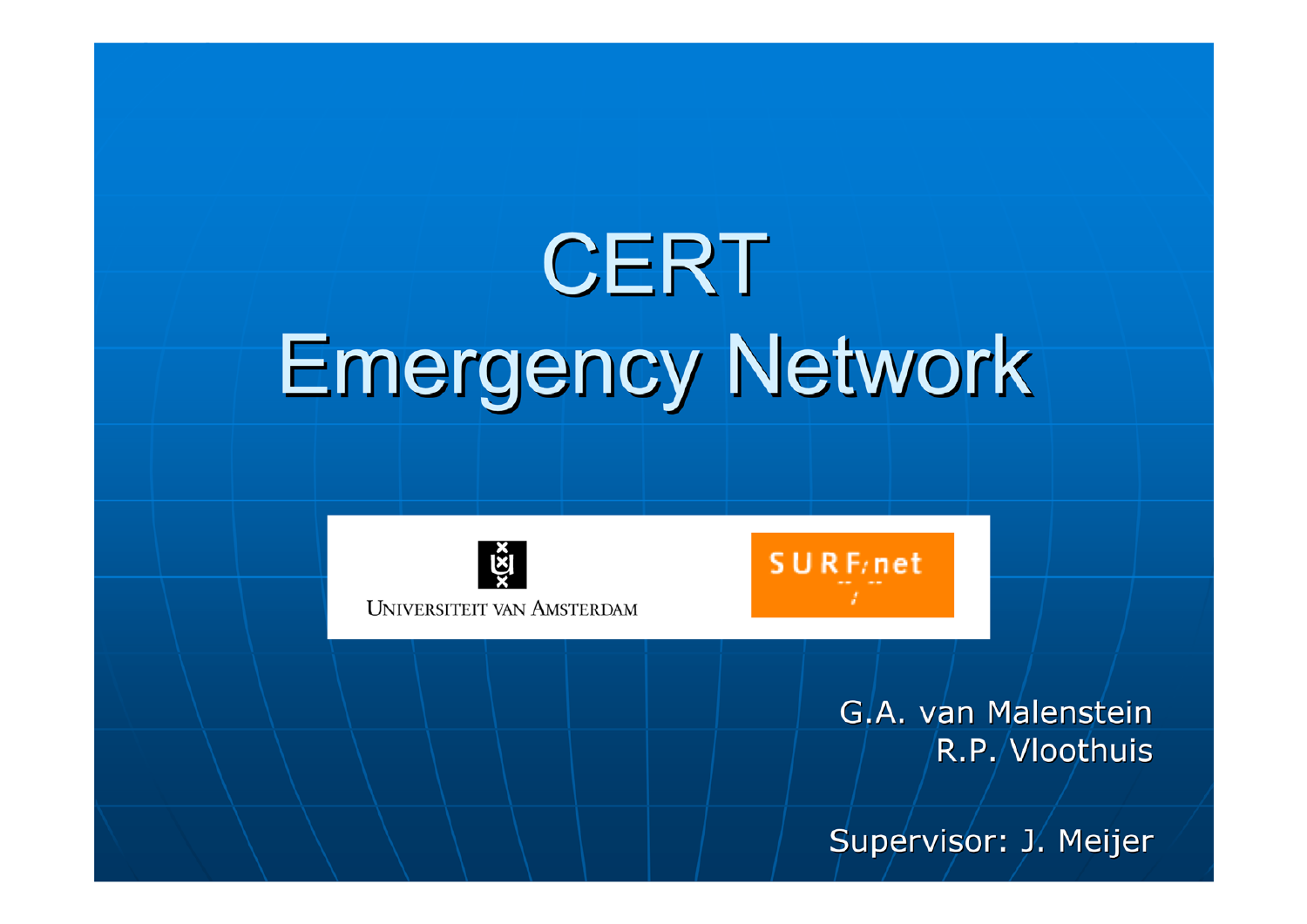### **Introduction**

 $\blacksquare$  Introduction to CERTs  $\overline{\phantom{0}}$  $\blacksquare$  Key problem  $\blacksquare$  Main research question **Research methods**  $\overline{\phantom{0}}$  $\blacksquare$  Organizational problems  $\blacksquare$  Technical solutions  $\mathbb{R}^2$  $\hbox{\small\bf =}$  Deployment  $\blacksquare$  Conclusion  $\blacksquare$  Future work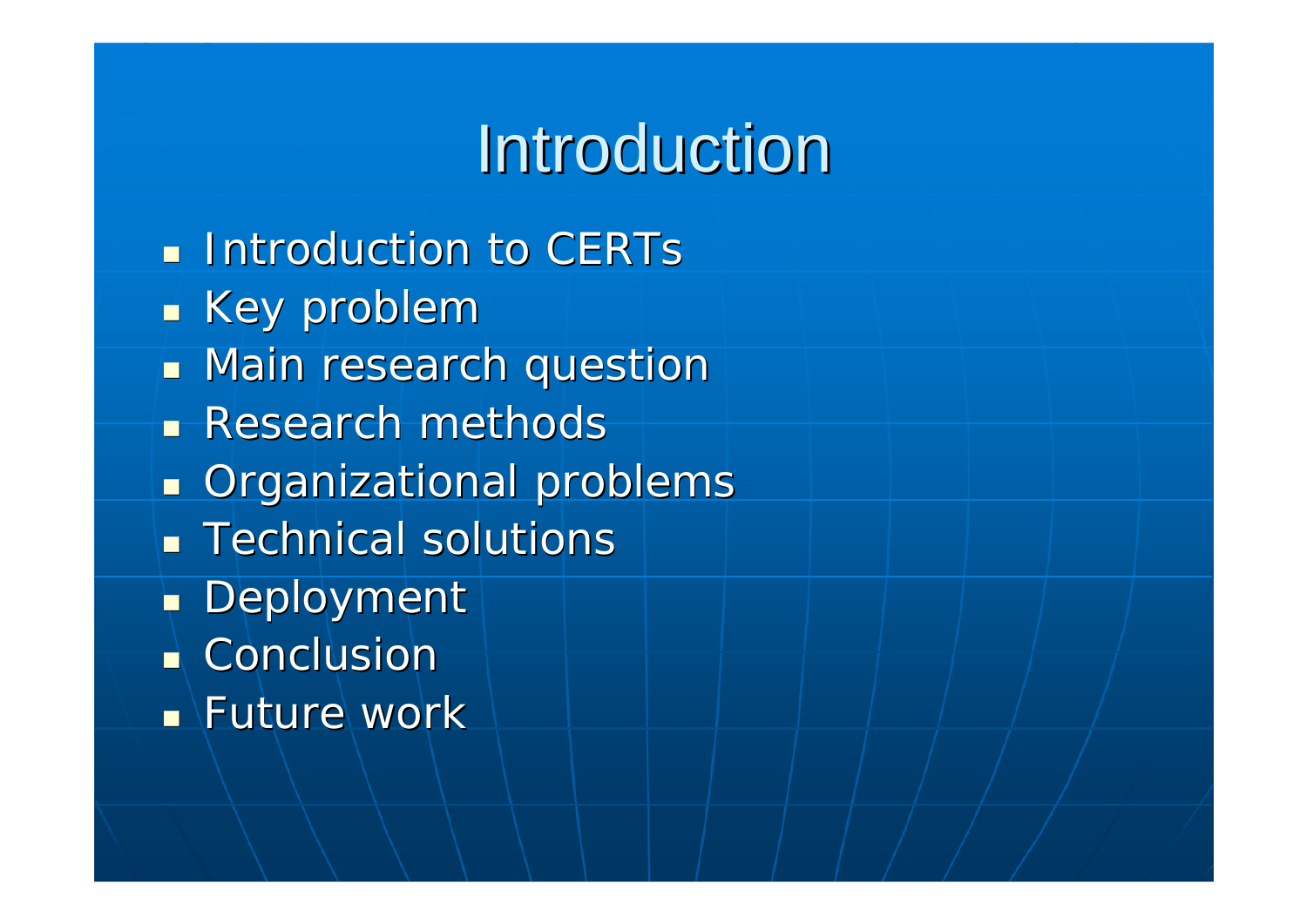### **CERTS**

 $\mathbb{Z}$ **Examputer Emergency Response Team** ■ 1st CERT 1988 after worm attack  $\overline{\phantom{0}}$  $\blacksquare$  No hierarchy between CERTs **EXCOMMUNICATION Structure** • Pagers, mobile phones and mailing lists  $\mathbb{R}^2$  $\textcolor{red}{\bullet}$  No Emergency Communication plan  $\blacksquare$  GOV-CERT, SURFnet-CERT, UvA-CERT **Reference: SURFnet, UvA, OS3**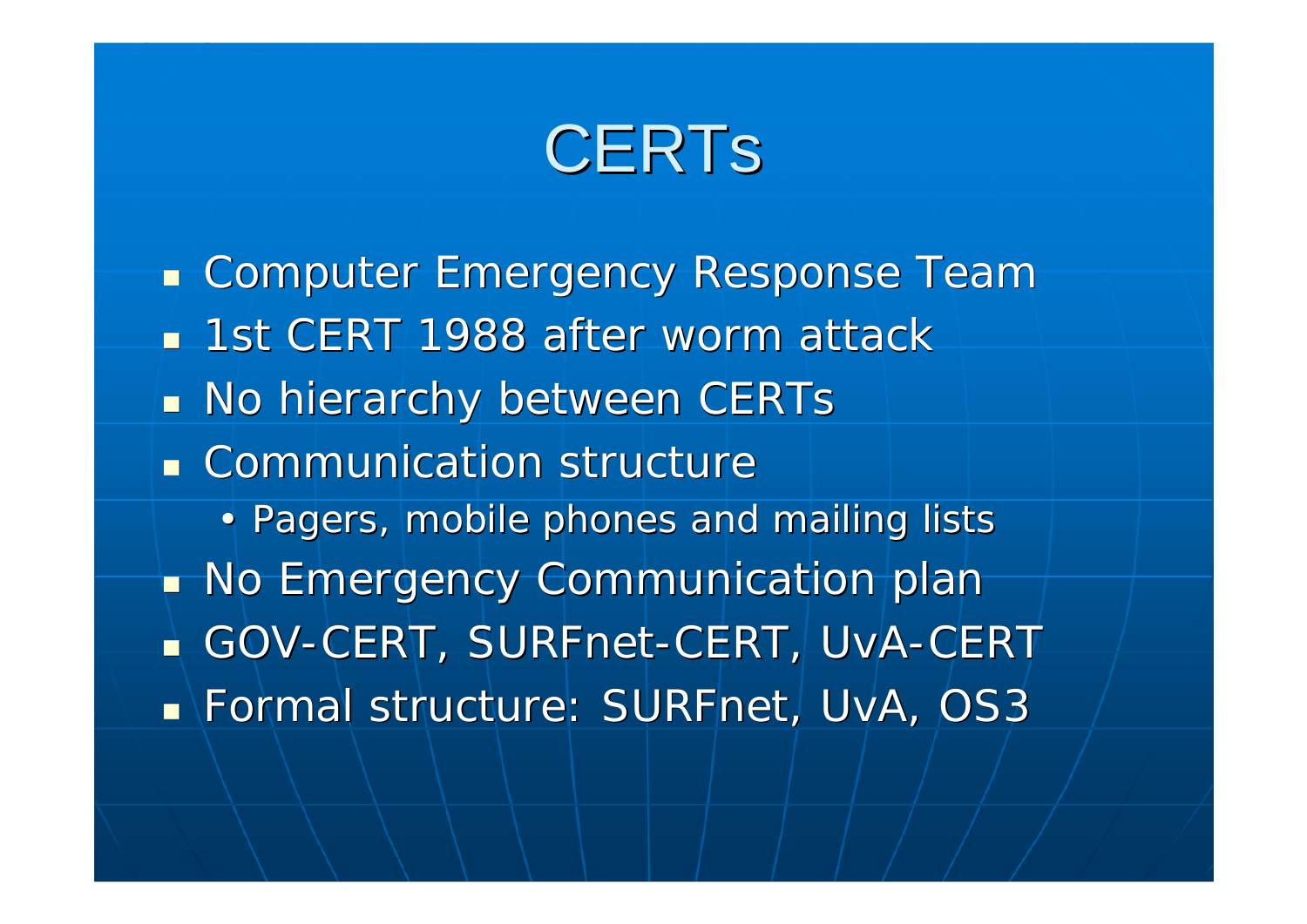### Key problem

**ECERTs communicate by Internet and Internet** by (mobile) telephones KPN introduces an All-IP network **No communication possible in case in case** of an emergency  $\blacksquare$  Example 1: SURFnet  $\blacksquare$  Example 2: CISCO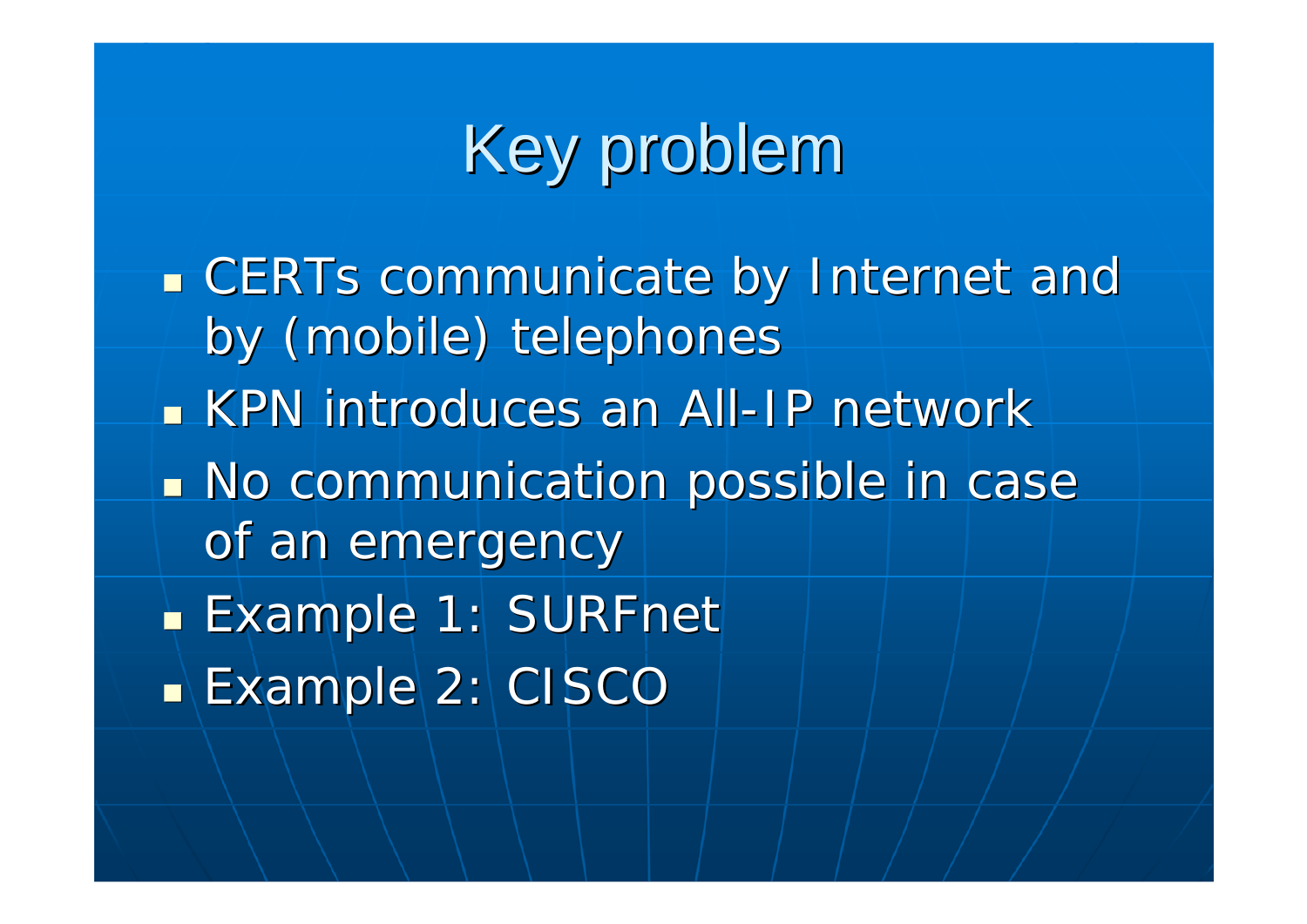### Main research question

 *Which ways of communication can Which ways of communication can be used for the CERTs for mutual be used for the CERTs for mutual communication when the regular communication when the regular communications networks (Internet, communications networks (Internet, telephone) fail? telephone) fail?*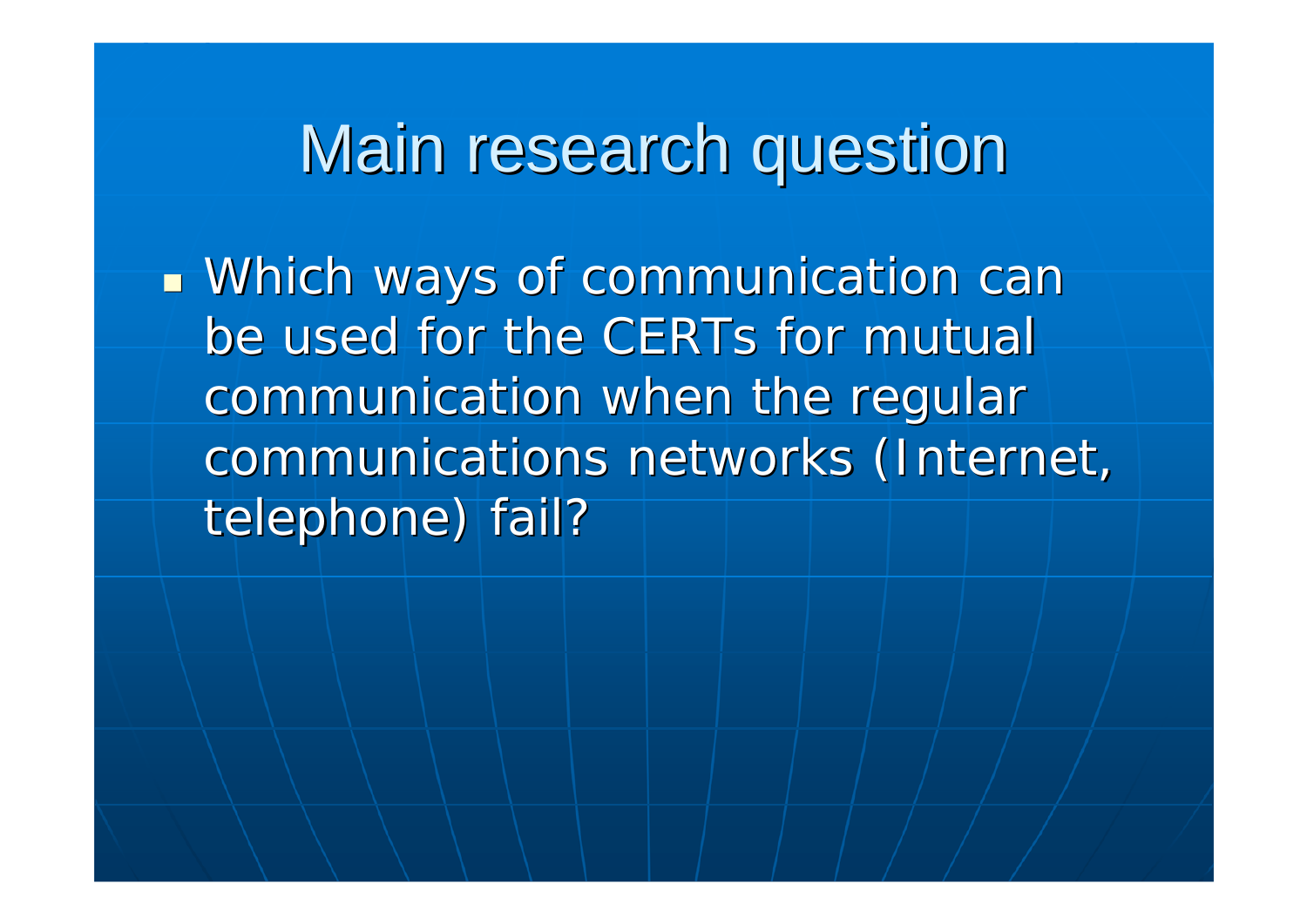### Organizational problems

- **No official communication structure** in case of emergency
- **No overall chart of CERTs**
- $\blacksquare$  Who has to communicate with whom?
- $\blacksquare$  Point-to-point communication requires communication plan  $\blacksquare$  No priority given by CERTs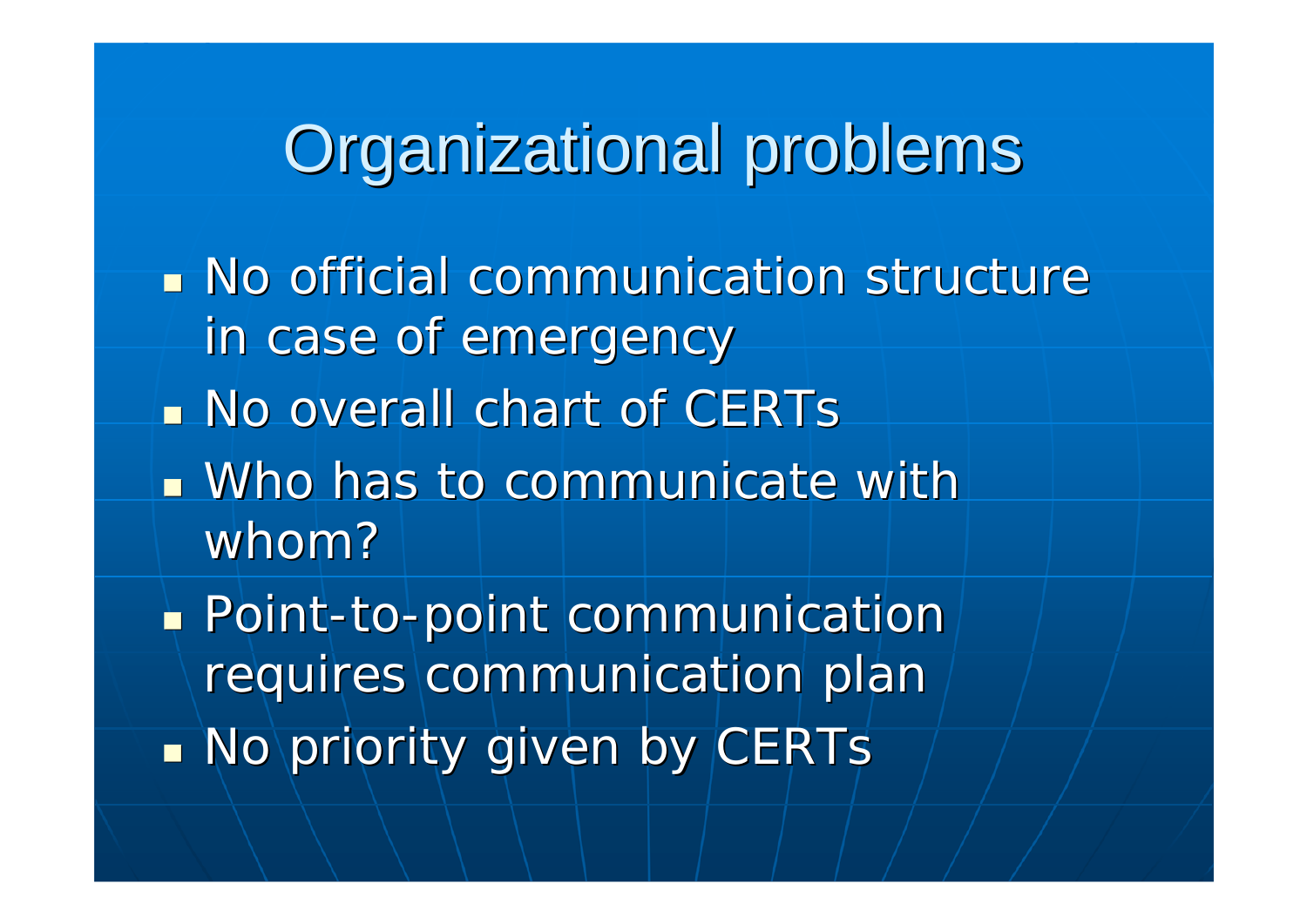### **Technical solutions**

#### $\blacksquare$  Requirements

- Scalable
- Flexible
- Affordable
- Physically separated from the Internet
- Available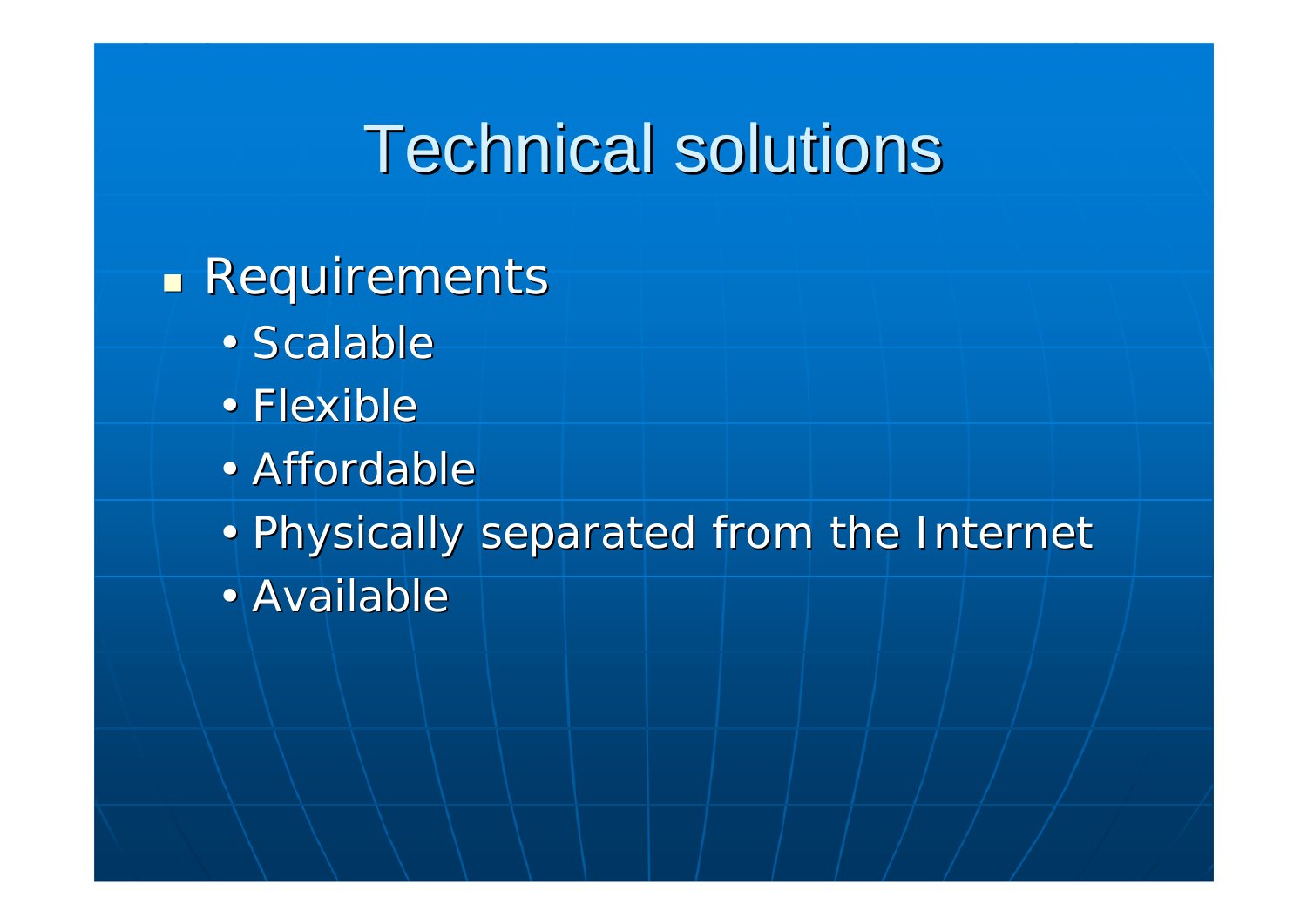### **Technical solutions**

### **.** TETRA

- Mobile units and masts
- C2000, MCCN
- $\overline{\phantom{0}}$  $\blacksquare$  KPN Emergency Network
	- $PSTN \rightarrow All-IP$
	- Not a mobile network
	- 6000 connections
- Radio
	- Amateurs, packet radio
- $\blacksquare$  WiMAX
	- 4th Generation Mobile Services
- **Satellite communications** 
	- Flexible, affordable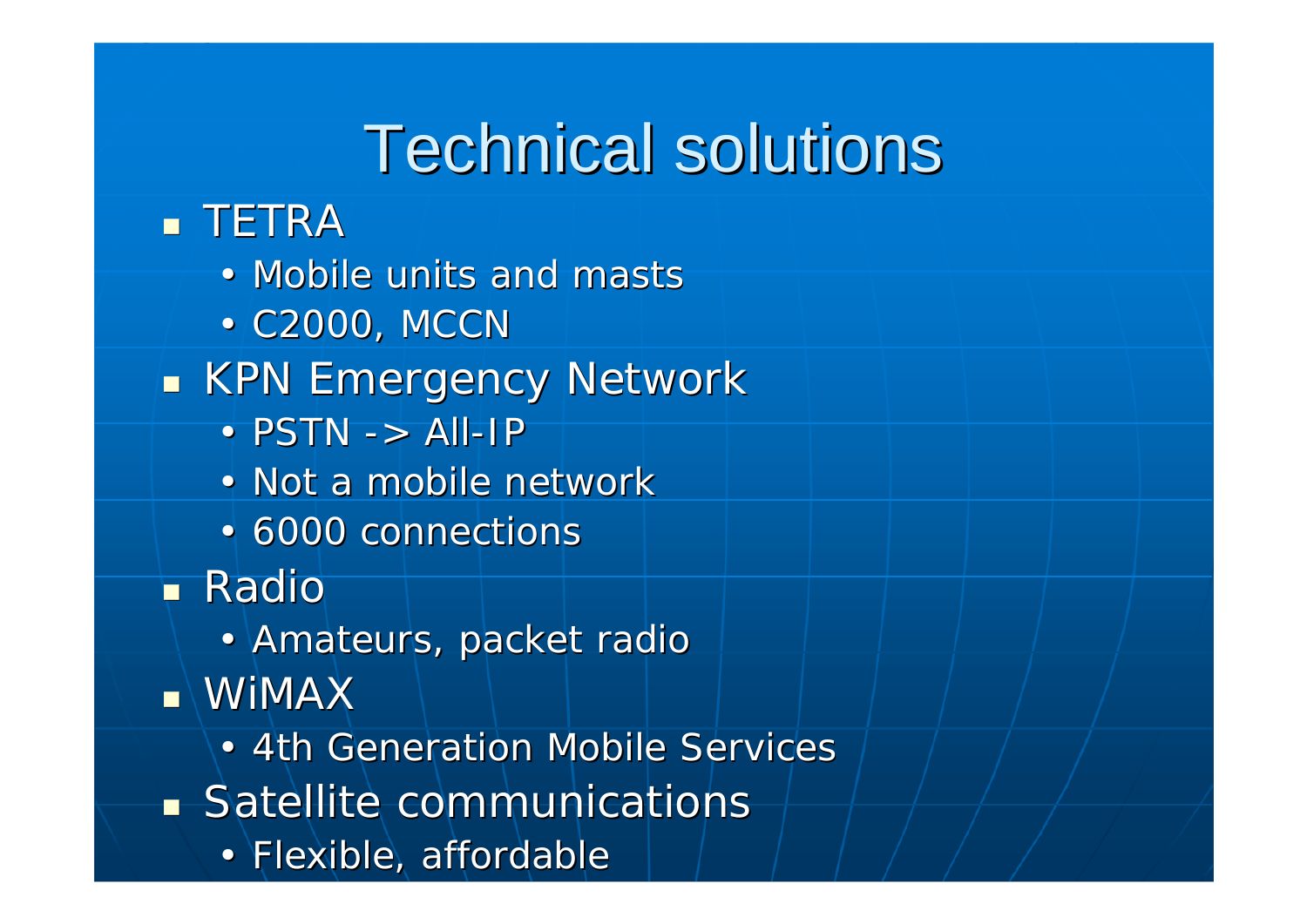## Overview

|                                        | <b>Scalable</b> | <b>Flexible</b> | <b>Affordable</b> | <b>Separated</b><br>network | <b>Available</b> |
|----------------------------------------|-----------------|-----------------|-------------------|-----------------------------|------------------|
| <b>TETRA</b>                           |                 | 0               | --                |                             |                  |
| <b>KPN Emergency</b><br><b>Network</b> | $- -$           |                 | $\overline{0}$    |                             | 0                |
| <b>Radio</b>                           |                 | $+$             | $++$              | $++$                        | $^+$             |
| <b>WiMAX</b>                           | $\pm$           | $\overline{0}$  | $\sim$            | -                           |                  |
| <b>Satellite</b>                       | $++$            | $++$            | $^+$              |                             | $++$             |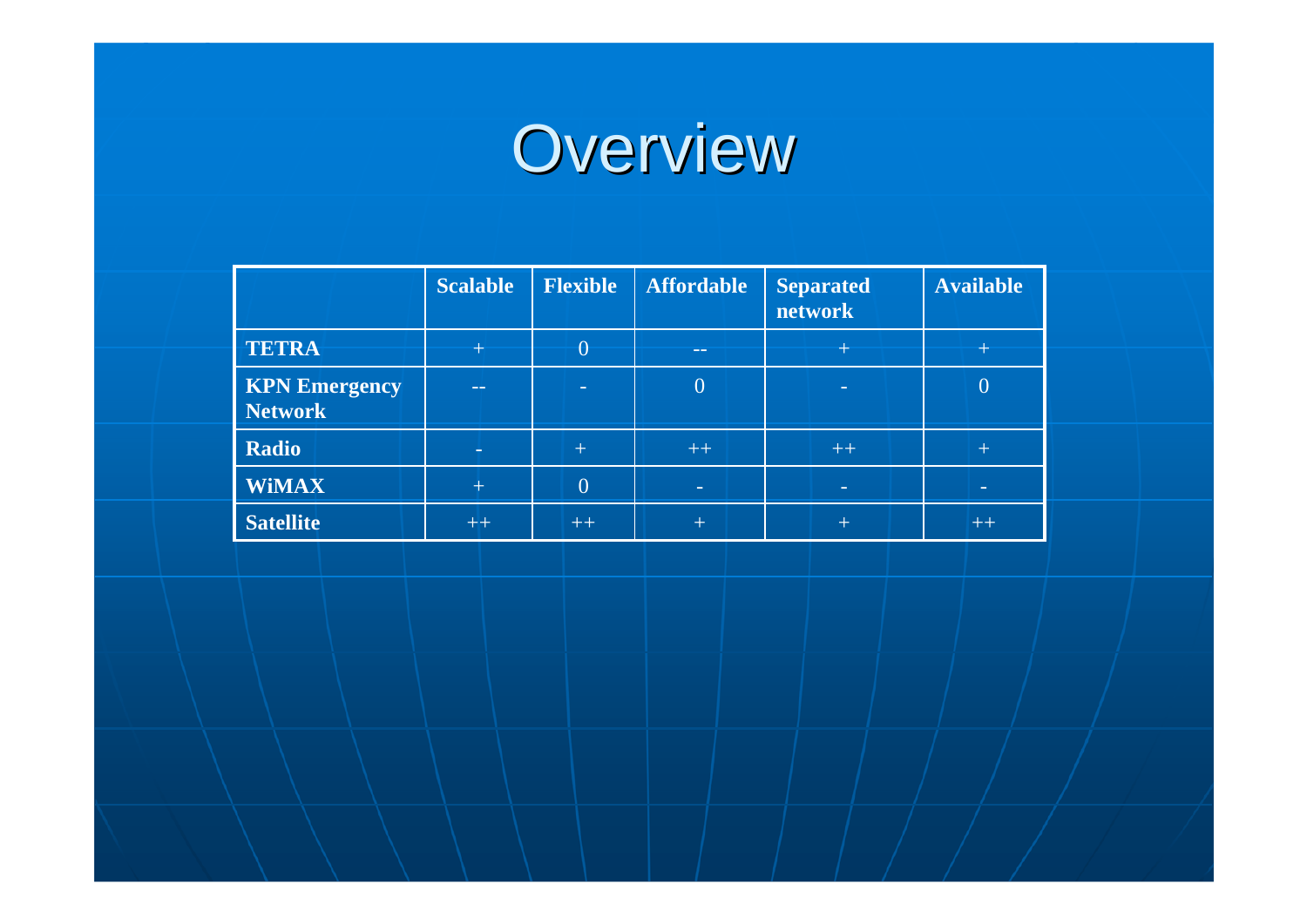### Solution direction

• 6 mobile satellites units:

- $\bullet \in$  9.000,00 total non-recurring costs
- $\bullet$  € 20,00 per CERT is charged
	- $\bullet$  Total of  $\in$  1.440,00 per year

• In case the Emergency Network is used, the costs of calling by satellites phone are  $\in$  1,00 per minute

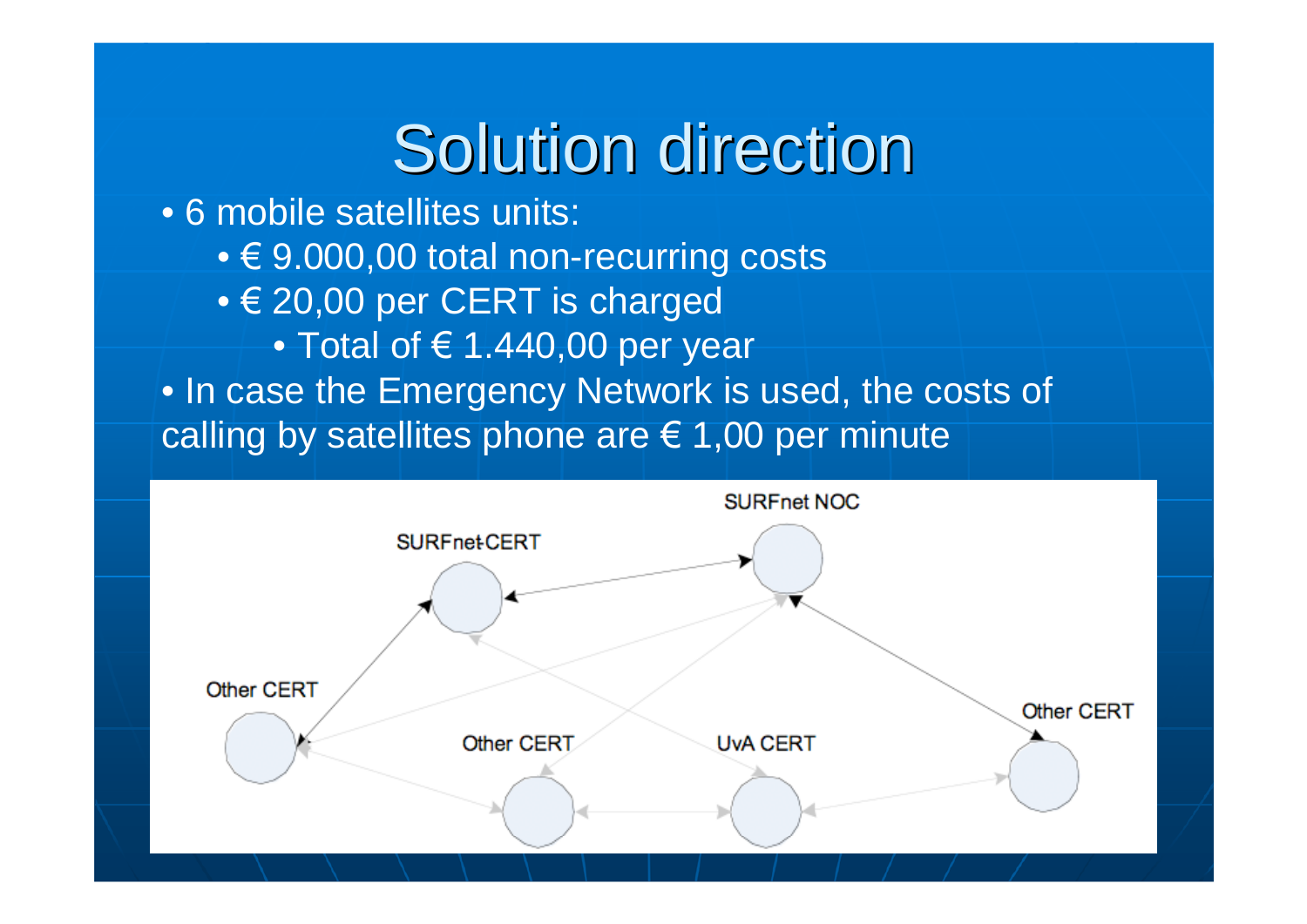### Deployment

- To deploy an Emergency Network, the following steps have to be taken:
- 1. Organize a meeting with at least 2 CERTs
- 2. Create agreements on how the network is set up
- 3. Describe these agreements in a communication plan
- 4. Connect all participating CERTs to the satellite network
- 5. Add all CERT names and numbers to the communication plan
- 6. Update and distribute the communication plan on a frequent basis
- 7. Get more CERTs interested to participate in the arisen Emergency Network; start again at step 1.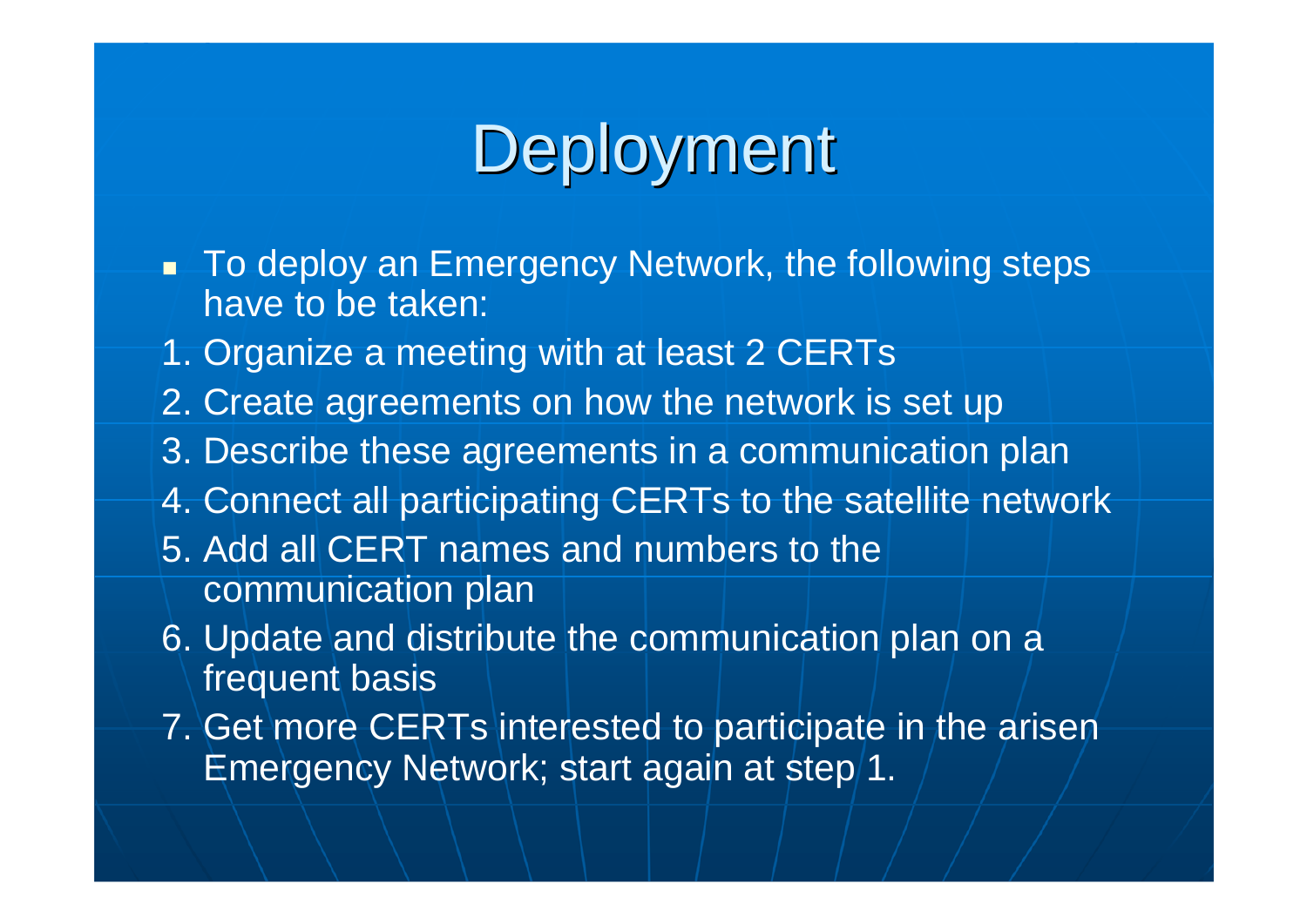### Conclusion

 *Which ways of communication can be used for the CERTs for mutual communication when the regular communications network (Internet) fails?*

### **Satellite communication, best solution:**

- Completely separated network
- Always worldwide available
- No communication structure between CERTs in case of (partial) failure of the Internet:
	- Communication plan needed.
		- All procedures and (mobile) satellites phone numbers of the participating CERTs
- No priority, CERTs have to take action now!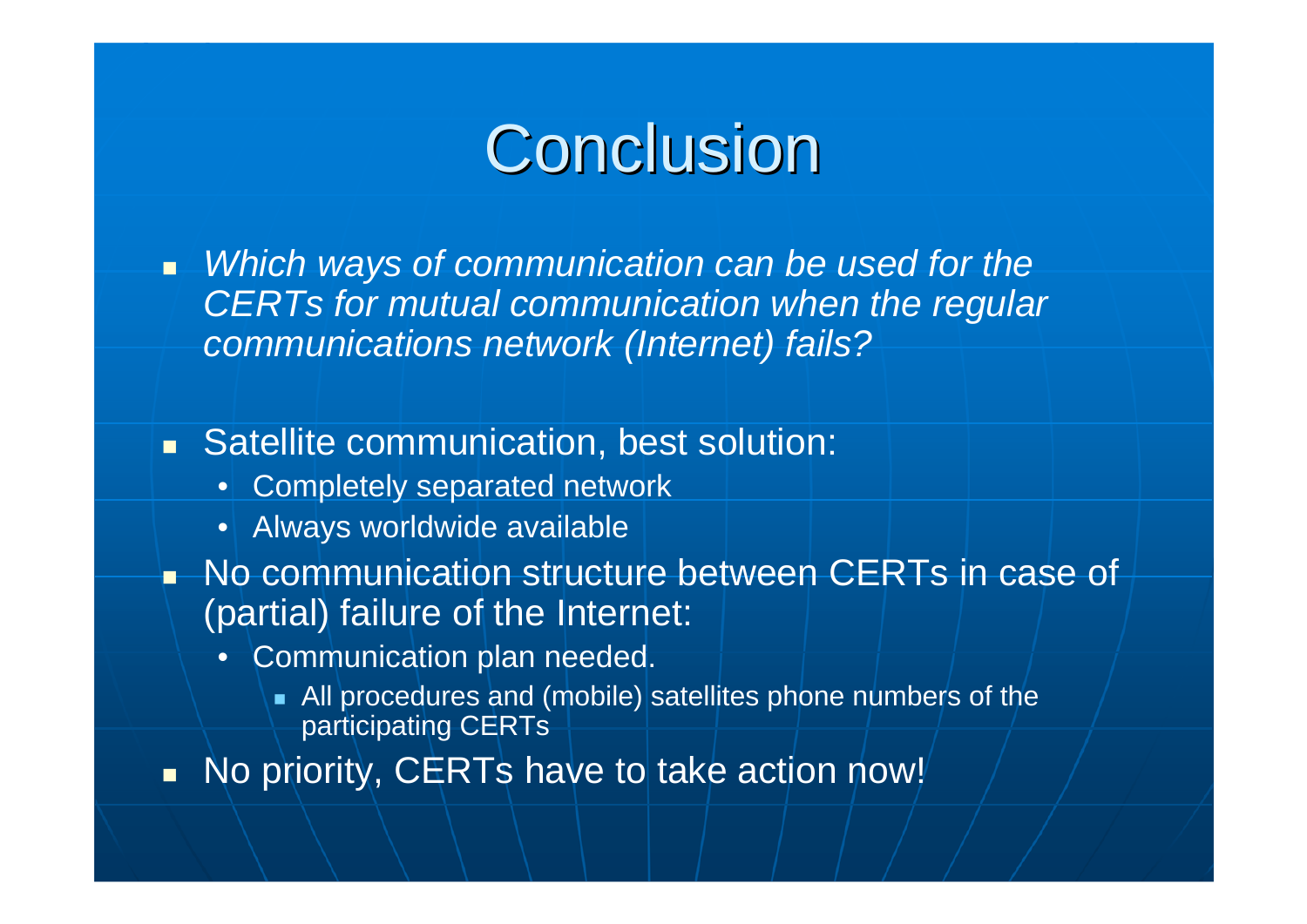### **Future Work**

**E** Communication plan **Further research technical solutions Open dialog with radio amateurs Research security aspect**